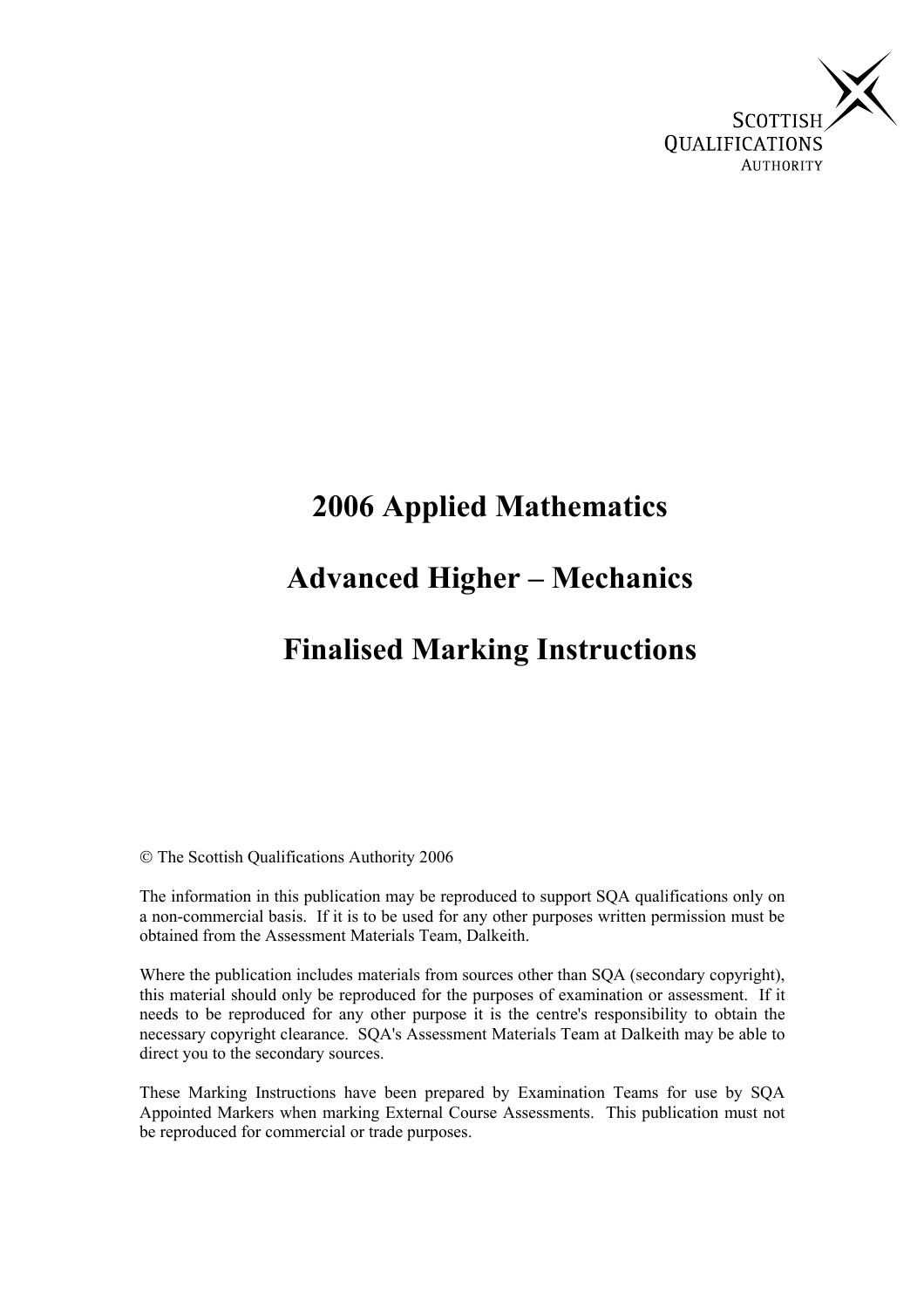#### **General Marking Principles**

These principles describe the approach taken when marking Advanced Higher Mathematics papers. For more detailed guidance please refer to the detailed Marking Instructions.

- **1** The main principle is to give credit for the skills demonstrated and the criteria met. Failure to have a correct method may not preclude a candidate gaining credit for their solution.
- **2** The answer to one part of a question, even if incorrect, is accepted as a basis for subsequent dependent parts of the question.
- **3** The following are not penalised:
	- working subsequent to a correct answer (unless it provides firm evidence that the requirements of the question have not been met)
	- legitimate variation in numerical values / algebraic expressions.
- **4** Full credit will only be given where the solution contains appropriate working. Where the correct answer might be obtained by inspection or mentally, credit may be given.
- **5** Sometimes the method to be used in a particular question is explicitly stated; no credit will be given where a candidate obtains the correct answer by an alternative method.
- **6** Where the method to be used in a particular question is not explicitly stated, full credit will be given for an alternative valid method.

In the detailed Marking Instructions which follow, marks are shown alongside the line for which they are awarded. There are two codes used, M and E. M indicates a method mark, so in question 1, 1M, 1, 1 means a method mark for the product rule (and then a mark for each of the terms). E is shorthand for error. So for example, 2E1, means that a correct answer is awarded 2 marks but that 1 mark is deducted for each error.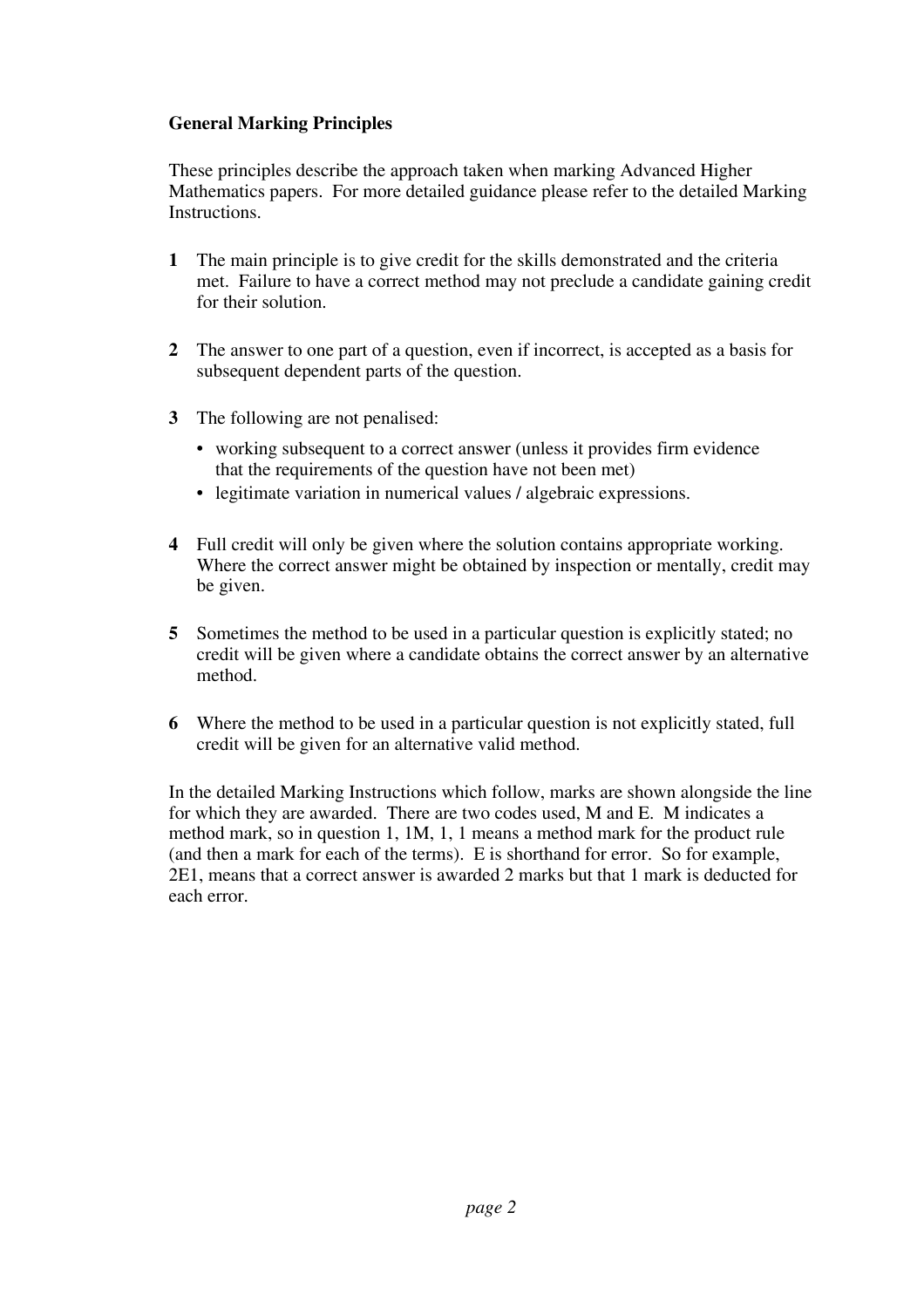#### **Advanced Higher Applied Mathematics 2006 Section A − Mechanics**

**A1.**  $r(t) = \left(\frac{1}{3}\right)$  $t^3 - 4t^2$ **i** –  $(2t^2 - 1)$ **j**  $\Rightarrow$  **v** (*t*) =  $(t^2 - 8t)\mathbf{i} - 4t\mathbf{j}$  1  $\Rightarrow$  **a**(*t*) = (2*t* − 8)**i** − 4**j** 1

If **a** is in the j direction then  $t = 4$  so **1** 

$$
\mathbf{v}(4) = -16\mathbf{i} - 16\mathbf{j}
$$

$$
|\mathbf{v}(4)| = \sqrt{16^2 + 16^2} = 16\sqrt{2}
$$

**A2.** When  $v = v_{\text{max}}$ ,  $x = 0$ , so

$$
v_{\text{max}} = \omega a = \frac{1}{4}\omega
$$

Using

$$
v^2 = \omega^2 (a^2 - x^2)
$$
 with  $a = \frac{1}{4}$   
gives  $v^2 = \omega^2 (\frac{1}{16} - x^2)$ .

But  $v = \frac{1}{2}v_{\text{max}} = \frac{1}{8}\omega$  so

$$
\frac{\omega^2}{64} = \omega^2 \left( \frac{1}{16} - x^2 \right)
$$

$$
x^{2} = \frac{1}{16} - \frac{1}{64} = \frac{3}{64}
$$

$$
x = \frac{\pm\sqrt{3}}{8}
$$

i.e. the distance from O is  $\frac{\sqrt{3}}{8}$  metres. **1** 

A3. (a) 
$$
\mathbf{a}_L = \frac{1}{8}g\mathbf{j}, \mathbf{v}_L(0) = \mathbf{0}, \mathbf{r}_L(0) = \mathbf{0}
$$
  
\n $\Rightarrow \mathbf{v}_L(t) = \frac{gt}{8}\mathbf{j}$   
\n $\Rightarrow \mathbf{r}_L(t) = \frac{gt^2}{16}\mathbf{j}$ 

Also

$$
\mathbf{a}_B = -g\mathbf{j}, \qquad \mathbf{v}_B(0) = \mathbf{0}, \qquad \mathbf{r}_B(0) = 2\mathbf{j}
$$
  
\n
$$
\Rightarrow \mathbf{v}_B(t) = -gt\mathbf{j}
$$

$$
\Rightarrow \mathbf{r}_B(t) = \left(2 - \frac{1}{2}gt^2\right)\mathbf{j}
$$

$$
{}_{B}\mathbf{r}_{L} = \left[\frac{-gt^{2}}{16} + 2 - \frac{gt^{2}}{2}\right]\mathbf{j}
$$

$$
= \left[\frac{-9gt^{2}}{16} + 2\right]\mathbf{j}
$$
1

*page 3*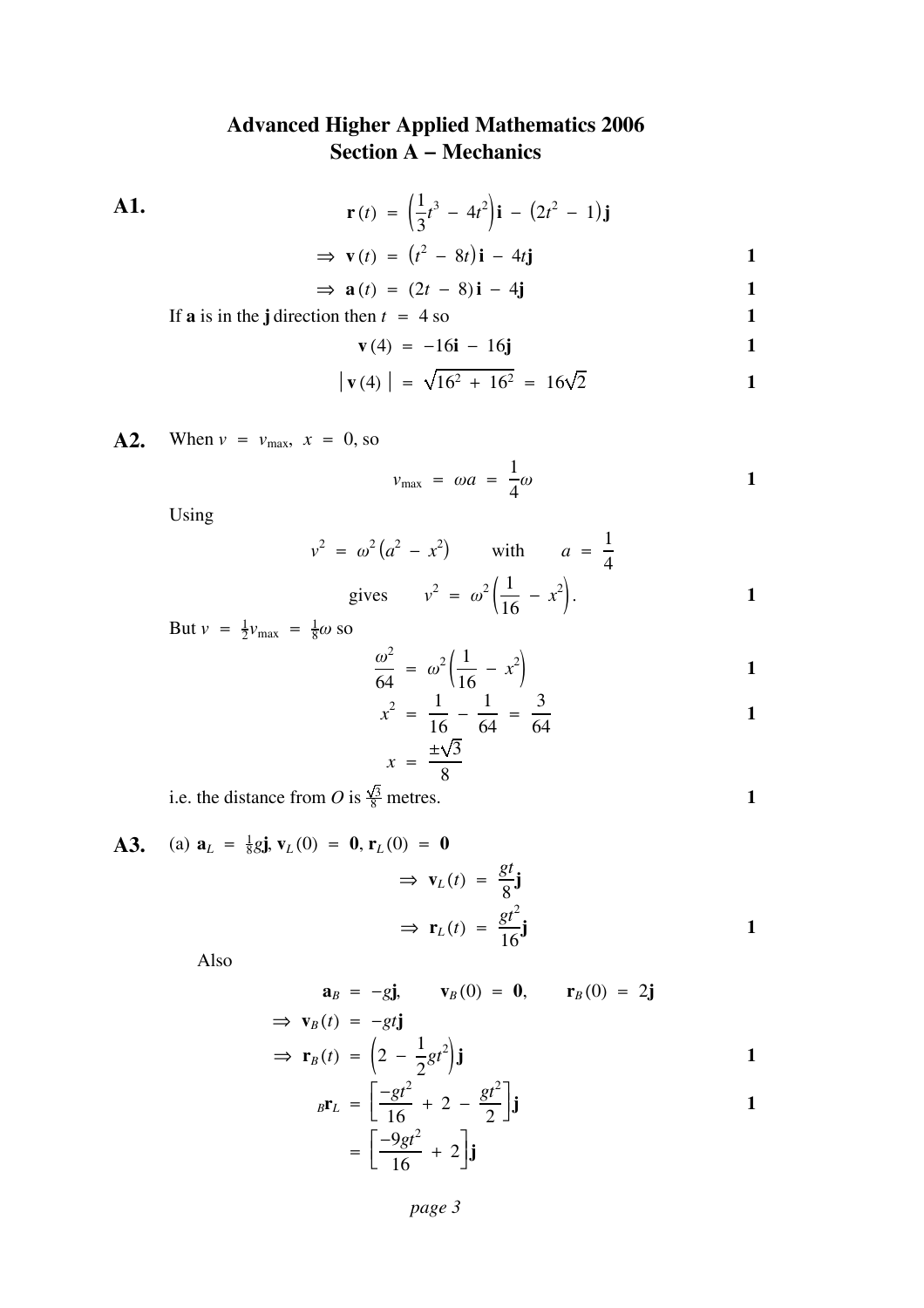(b) When 
$$
_{B}r_{L} = 0
$$
,  $gt^{2} = \frac{32}{9}$  so

$$
\mathbf{r}_B = \left(2 - \frac{1}{2} \times \frac{32}{9}\right) \mathbf{j} = \frac{2}{9} \mathbf{j}
$$

Distance light bulb falls = 
$$
2 - \frac{2}{9} = \frac{16}{9}
$$
 metres.

**A4.** (a) Using 
$$
\ddot{x} = 0
$$
,  $\ddot{y} = -g$ ,  $\mathbf{v} = V \cos \alpha \mathbf{i} + V \sin \alpha \mathbf{j}$   
 $x = V \cos \alpha t$   $y = V \sin \alpha t - \frac{1}{2}gt^2$  **1,1**

When 
$$
y = 0
$$
,  $t = \frac{2V}{g} \sin \alpha$   $(t > 0)$  1

Range, 
$$
R = V \cos \alpha \times \frac{2V}{g} \sin \alpha
$$
  
=  $\frac{V^2}{g} (2 \sin \alpha \cos \alpha)$  1

$$
= \frac{V^2 \sin 2\alpha}{g}.
$$

(b) With  $\alpha = 15^{\circ}$  and  $R > L$  and  $R < 2L$ ,

$$
R > L \qquad \Rightarrow \qquad \frac{V^2}{gL} \sin 30^\circ > 1 \qquad \Rightarrow \frac{V^2}{gL} > 2 \qquad \Rightarrow \qquad \frac{V}{\sqrt{gL}} > \sqrt{2} \quad 1
$$

$$
R < 2L \qquad \Rightarrow \qquad \frac{V^2}{2gL} < 2 \qquad \Rightarrow \qquad \frac{V^2}{gL} < 4 \qquad \Rightarrow \qquad \frac{V}{\sqrt{gL}} < 2 \qquad 1
$$
\ni.e. 
$$
\sqrt{2} < \frac{V}{\sqrt{gL}} < 2.
$$

**A5.** (a) 
$$
\frac{u}{3m}
$$
 0  $\frac{v}{4m}$   
\n $P_{before} = 3mu$ ;  $P_{after} = 4mv$ 

By conservation of momentum

$$
v = \frac{3}{4}u \qquad \qquad 1
$$

Using 
$$
v = u + at
$$
,  $0 = \frac{3}{4}u + aT \implies a = \frac{-3u}{4T}$ .

and 
$$
-R = -4m \times \frac{3u}{4T}
$$

$$
\Rightarrow R = \frac{3mu}{T}
$$

(b) Using  $s = ut + \frac{1}{2}at^2$  gives

Distance to rest = 
$$
\frac{3}{4}uT - \frac{1}{2}\frac{3u}{4T}T^2
$$

$$
=\frac{3}{4}uT\left(1-\frac{1}{2}\right)=\frac{3uT}{8}
$$

Work done 
$$
=
$$
  $\frac{3uT}{8} \times \frac{3mu}{T} = \frac{9}{8}mu^2$  Nm  
page 4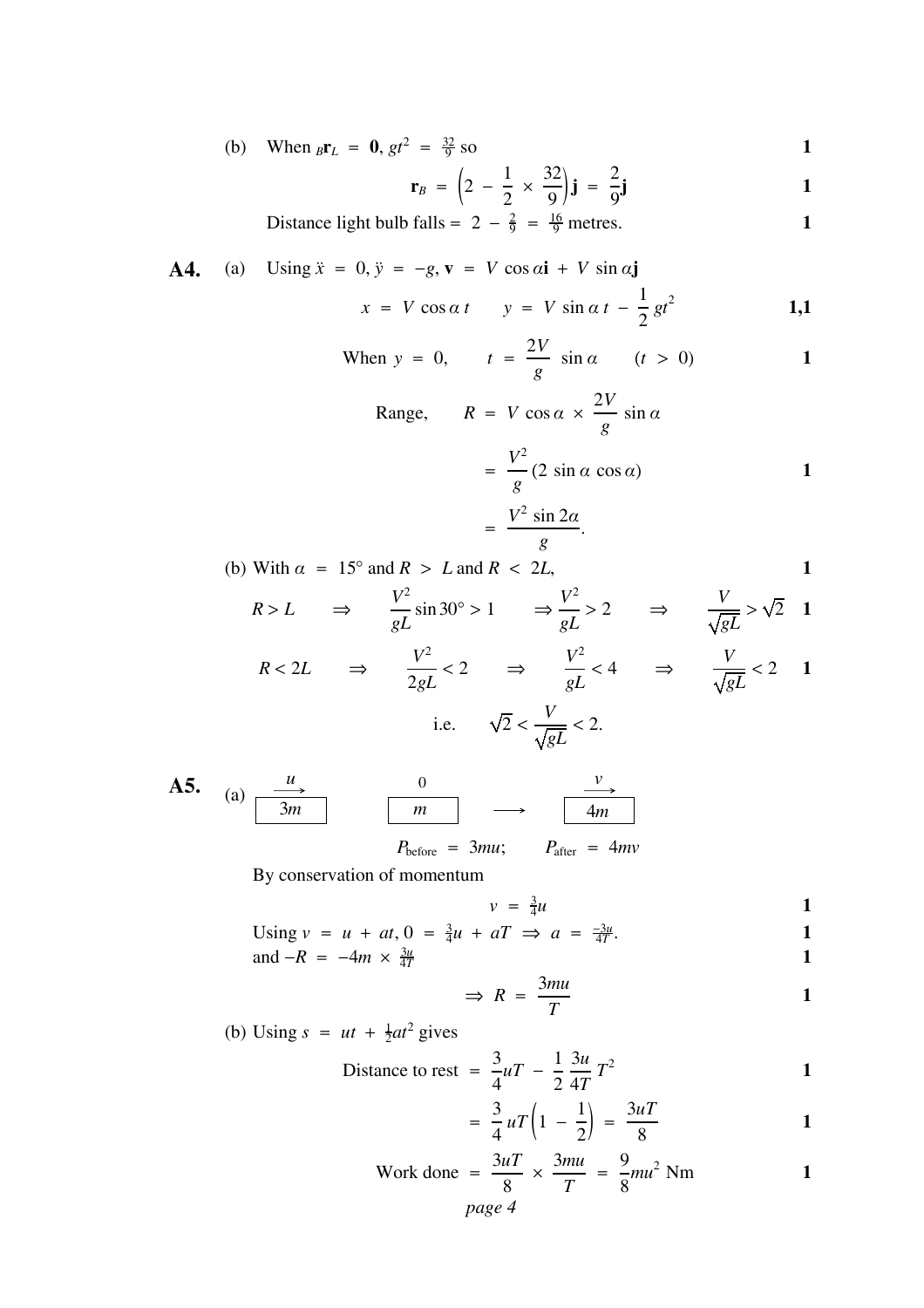**A6.**



(a) Resolving forces vertically

$$
\frac{\lambda x}{l} \cos 45^\circ = mg
$$

$$
\frac{\text{Im}g x}{l\sqrt{2}} = mg
$$
  

$$
x = \frac{l}{4\sqrt{2}} = \frac{l\sqrt{2}}{8}
$$

**1**

(b) The length of the string is  $x + l$ . Resolving horizontally

$$
m(x + l) \cos 45^{\circ} \omega^2 = T \sin 45^{\circ}
$$

$$
\frac{m}{\sqrt{2}}\left(1\ +\ \frac{1}{4\sqrt{2}}\right)l\omega^2\ =\ \frac{8mg}{l}\ \times\ \frac{l}{4\sqrt{2}}\ \times\ \frac{1}{\sqrt{2}}\ \hspace{1.5cm}1
$$

$$
\frac{4\sqrt{2} + 1}{8} \, l\omega^2 = \frac{8g}{8} \tag{1}
$$

$$
\therefore \qquad \omega^2 \; = \; \frac{8g}{(1 \; + \; 4\sqrt{2}) \; l}
$$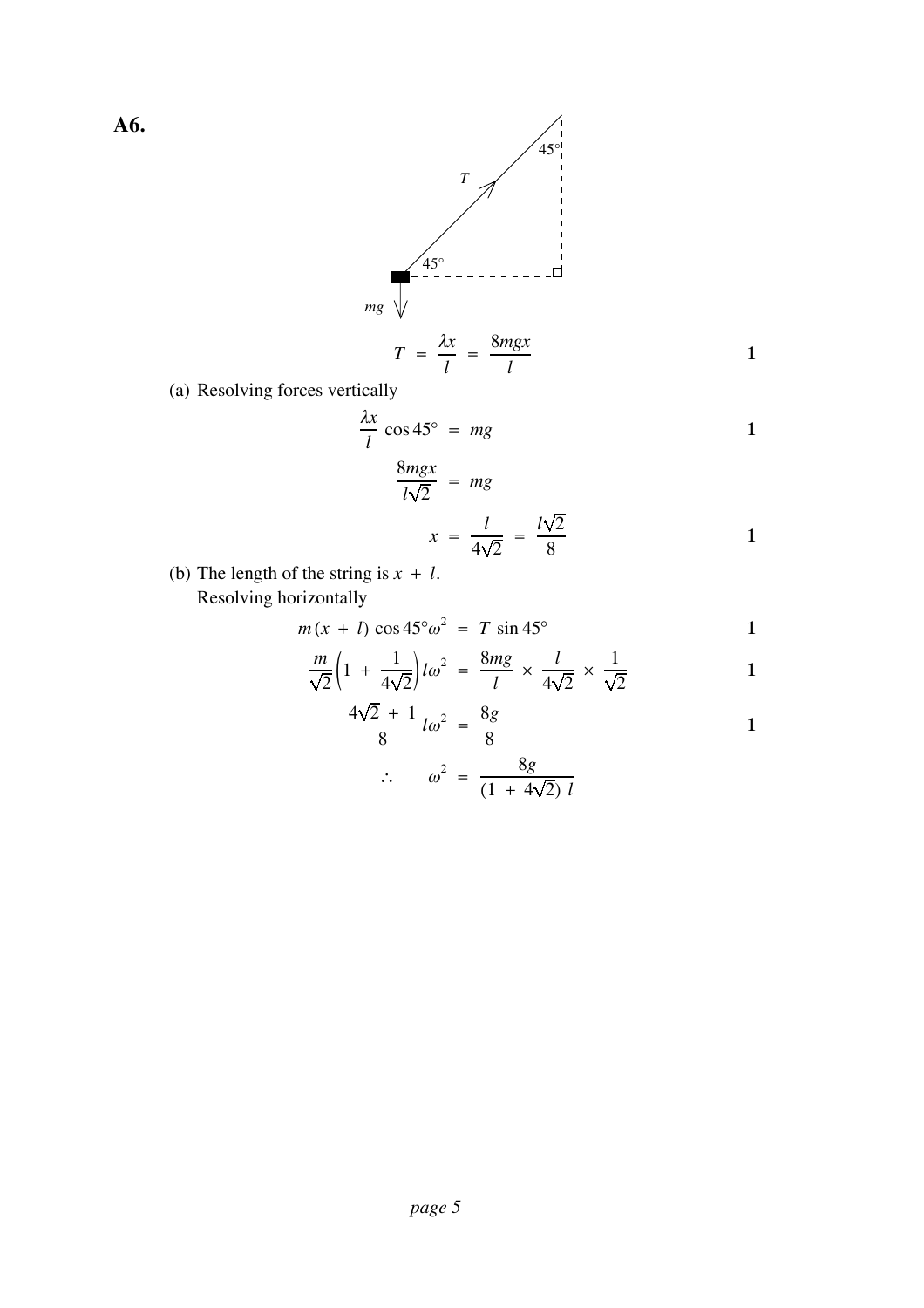**A7.** (a)



Resolving perpendicular to the plane

$$
W\cos\theta = R + T\sin\theta \tag{1}
$$

Resolving parallel to the plane

$$
W \sin \theta + \mu R = T \cos \theta \tag{2}
$$

From (1)

$$
R = W \cos \theta - T \sin \theta.
$$

Substituting into (2)

$$
W \sin \theta + \mu (W \cos \theta - T \sin \theta) = T \cos \theta
$$

$$
\Rightarrow \qquad T(\cos\theta + \mu\sin\theta) = (\sin\theta + \mu\cos\theta)W \qquad \qquad 1
$$

$$
\Rightarrow \qquad T = \frac{\sin \theta + \mu \cos \theta}{\cos \theta + \mu \sin \theta} W \qquad \qquad 1
$$

$$
\Rightarrow \qquad T = \frac{\frac{\sin \theta}{\cos \theta} + \mu}{1 + \mu \frac{\sin \theta}{\cos \theta}} W \qquad \qquad 1
$$

$$
\Rightarrow \qquad T = \frac{\tan \theta + \mu}{1 + \mu \tan \theta} W.
$$

(b) We require *T* < *W*

i.e. 
$$
\left(\frac{\tan \theta + \mu}{1 + \mu \tan \theta}\right)W < W
$$
 1

 $\tan \theta + \mu < 1 + \mu \tan \theta$  1

$$
\tan \theta \left(1 - \mu\right) \, < \, 1 - \mu
$$

$$
\tan \theta < 1 \text{ since } 0 < \mu < 1 \text{ and } 0 < \theta < \frac{\pi}{2} \qquad \qquad 1
$$

Thus 
$$
0 < \theta < \frac{\pi}{4}
$$
.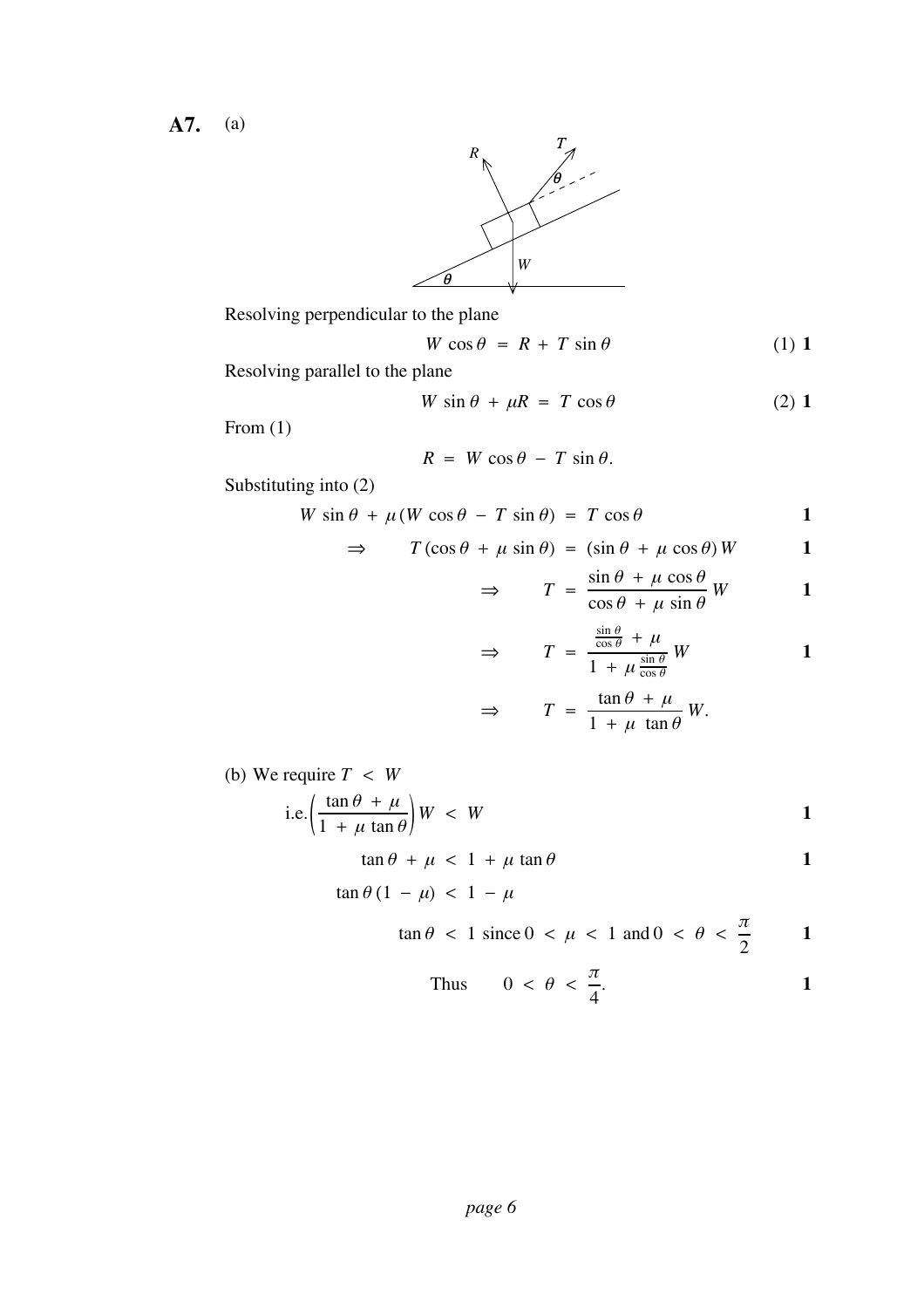

(a) (i) By energy conservation **1**

$$
\mathbf{1} \\
$$

$$
\frac{1}{2}mu^2 = \frac{1}{2}mv^2 + mgL(1 - \cos\theta)
$$

$$
\frac{1}{2} \cdot \frac{7}{2} gL = \frac{1}{2} v^2 + gL(1 - \cos \theta)
$$
  

$$
\text{so } v^2 = \left(\frac{3}{2} + 2 \cos \theta\right) gL
$$
 (1) 1

When  $\theta = 45^{\circ}$ 

$$
v^{2} = \frac{(3 + 2\sqrt{2})gL}{2}
$$
  

$$
v = \sqrt{\frac{(3 + 2\sqrt{2})gL}{2}}
$$

(ii) Resolving forces along the line of the string

$$
T = \frac{mv^2}{L} + mg\cos\theta
$$
 1

With  $\theta = 45^\circ$ 

$$
T = \frac{m}{L} \frac{(3 + 2\sqrt{2})gL}{2} + \frac{mg}{\sqrt{2}}
$$

$$
= \frac{mg}{2} \{3 + 2\sqrt{2} + \sqrt{2}\}\
$$

$$
= \frac{3}{2} (1 + \sqrt{2}) mg
$$

(b) When the string goes slack,  $T = 0$  so

$$
v^2 = -gL \cos \theta, \qquad 1
$$

so, in (1)

$$
-gL\cos\theta = \left(\frac{3}{2} + 2\cos\theta\right)gL
$$

$$
\Rightarrow \qquad 3 \cos \theta = -\frac{3}{2} \qquad \qquad 1
$$

$$
\Rightarrow \qquad \cos \theta = -\frac{1}{2} \qquad \Rightarrow \qquad \theta = 120^{\circ} \qquad \qquad 1
$$

**A8.**

*page 7*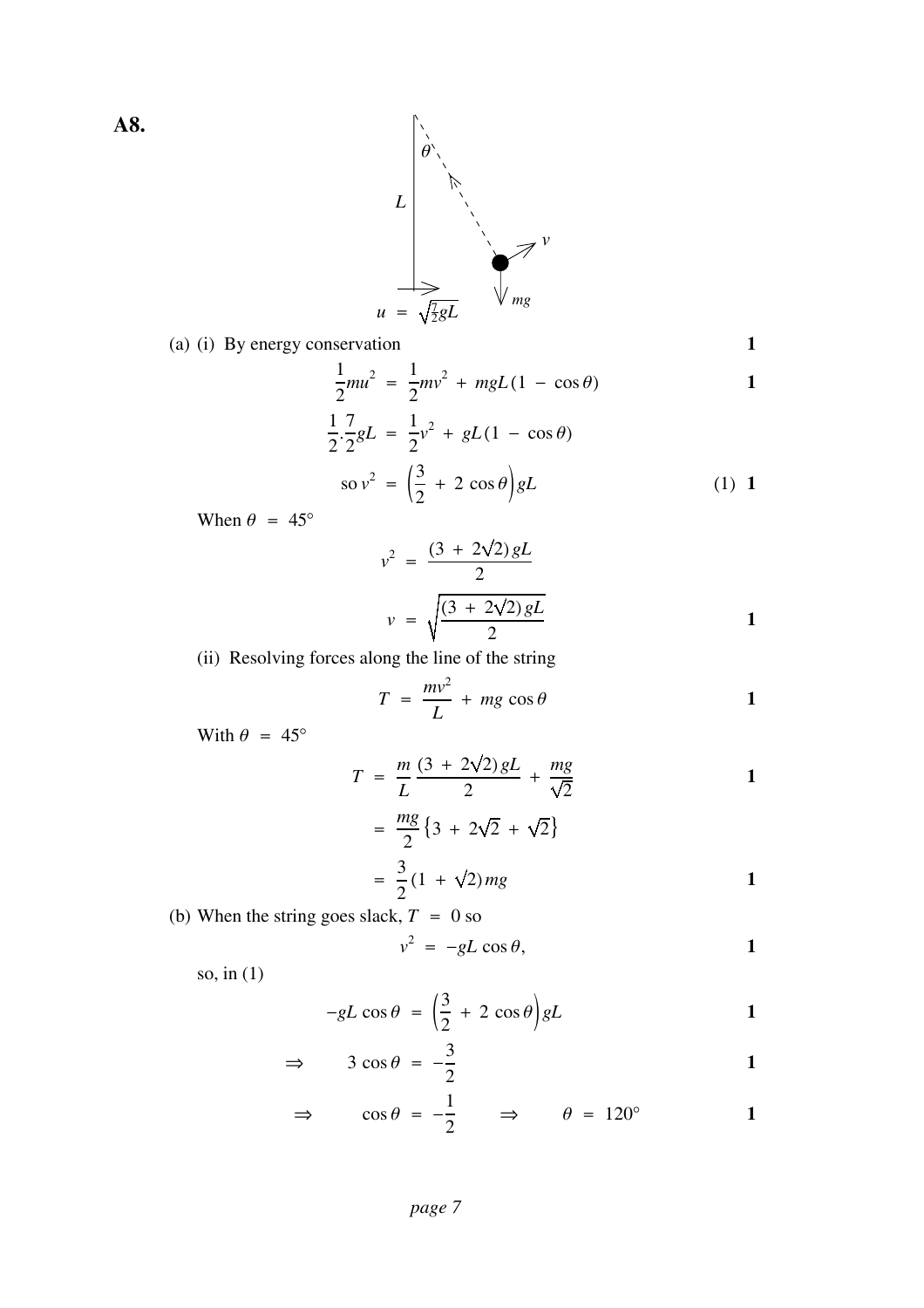

(a)

$$
ma = mg - mkv^2 \qquad \qquad 1
$$

$$
v\frac{dv}{dx} = g - kv^2
$$

(b)

$$
\int \frac{v dv}{g - kv^2} = \int dx
$$

Let 
$$
w = g - kv^2
$$
  
\n $dw = -2kv dv$   
\n $\frac{-1}{2k} \int \frac{dw}{w} = x + c$ 

$$
\frac{-1}{2k}\ln|g - kv^2| = x + c
$$

$$
As v = 0 when x = 0, c = \frac{-1}{2k} ln g
$$

$$
x = \frac{1}{2k} \ln g - \frac{1}{2k} \ln |g - kv^2|
$$
  
= 
$$
\frac{1}{2k} \ln \left| \frac{g}{g - kv^2} \right|
$$
  

$$
2kx = \ln \left| \frac{g}{g - kv^2} \right|
$$

$$
e^{2kx} = \frac{g}{g - kv^2}
$$
  
\n
$$
ge^{2kx} - kv^2e^{2kx} = g
$$
  
\n
$$
kv^2e^{2kx} = g(e^{2kx} - 1)
$$
  
\n
$$
v^2 = \frac{g}{k}(1 - e^{-2kx})
$$

(c) When  $x = h$  final KE =  $\frac{1}{2}mv^2 = \frac{mg}{2k}(1 - e^{-2kh}) = \frac{mg}{2k}(1 - e^{-4})$  1 Work done against resistance as fraction of initial PE

$$
=\frac{mgh-\frac{mg}{2k}(1-e^{-4})}{mgh}\qquad \qquad 1
$$

$$
=\frac{1-\frac{1}{4}(1-e^{-4})}{1} \approx 0.755
$$

*page 8*

**A9.**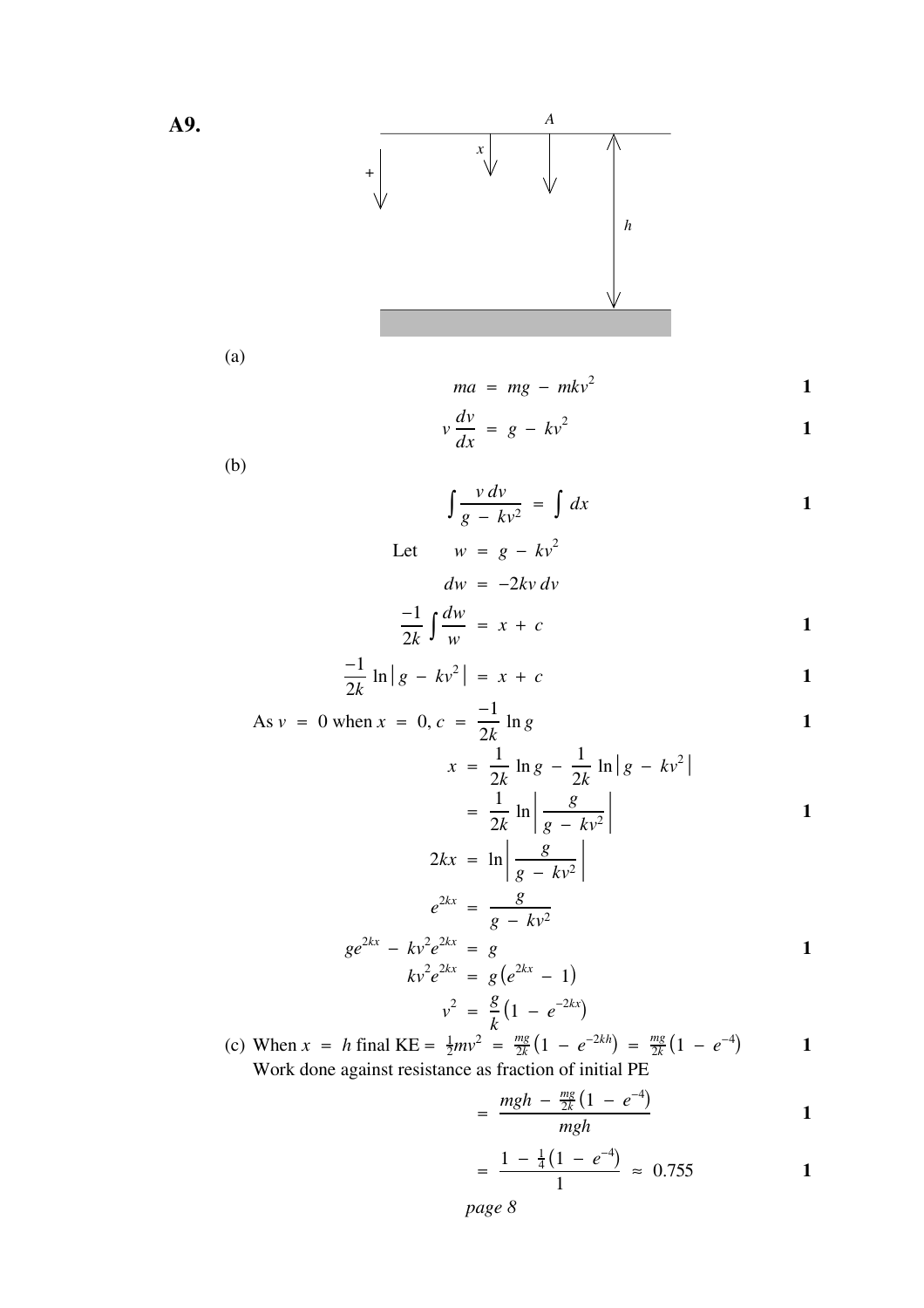### **Section B − Mathematics for Applied Mathematics**

**B1.** → 110 100 231 010 221 001 110 1 00 011 −210 001 −201 → 110 1 0 0 010 0 1 −1 001 −20 1 → 100 1 −1 1 010 0 1 −1 001 −20 1 **M1, 2E1** So *<sup>A</sup>*<sup>−</sup><sup>1</sup> <sup>=</sup> ( ). 1 −1 1 0 1 −1 −20 1

*Other valid methods of obtaining*  $A^{-1}$  *will be accepted.* 

$$
x + y = 1
$$
  
\n
$$
2x + 3y + z = 2
$$
  
\n
$$
2x + 2y + z = 1
$$
  
\n
$$
A\begin{pmatrix} x \\ y \\ z \end{pmatrix} = \begin{pmatrix} 1 \\ 2 \\ 1 \end{pmatrix} \Rightarrow \begin{pmatrix} x \\ y \\ z \end{pmatrix} = A^{-1} \begin{pmatrix} 1 \\ 2 \\ 1 \end{pmatrix} = \begin{pmatrix} 1 & -1 & 1 \\ 0 & 1 & -1 \\ -2 & 0 & 1 \end{pmatrix} \begin{pmatrix} 1 \\ 2 \\ 1 \end{pmatrix} = \begin{pmatrix} 0 \\ 1 \\ -1 \end{pmatrix}, \quad \text{M1,1}
$$
  
\nso  $x = 0, y = 1, z = -1$ .

**B2.**  $y = \ln(1 + \sin x)$  $\frac{dy}{dx} = \frac{\cos x}{1 + \sin x}$ **M1**,**1**

$$
\text{so } \frac{d^2y}{dx^2} = \frac{(1 + \sin x)(-\sin x) - \cos x \cos x}{(1 + \sin x)^2} \quad \text{M1,1}
$$

$$
= \frac{-\sin x - 1}{(1 + \sin x)^2}
$$

$$
= \frac{-1}{(1 + \sin x)}.
$$

**B3.**  $S_n = \frac{1}{6}n(n+1)(2n+1)$  **1** 

$$
S_{2n+1} = \frac{1}{6}(2n+1)(2n+2)(4n+3)
$$

$$
2^{2} + 4^{2} + \dots + (2n)^{2} = 4(1^{2} + 2^{2} + \dots + n^{2})
$$
  
=  $\frac{2}{3}n(n + 1)(2n + 1)$